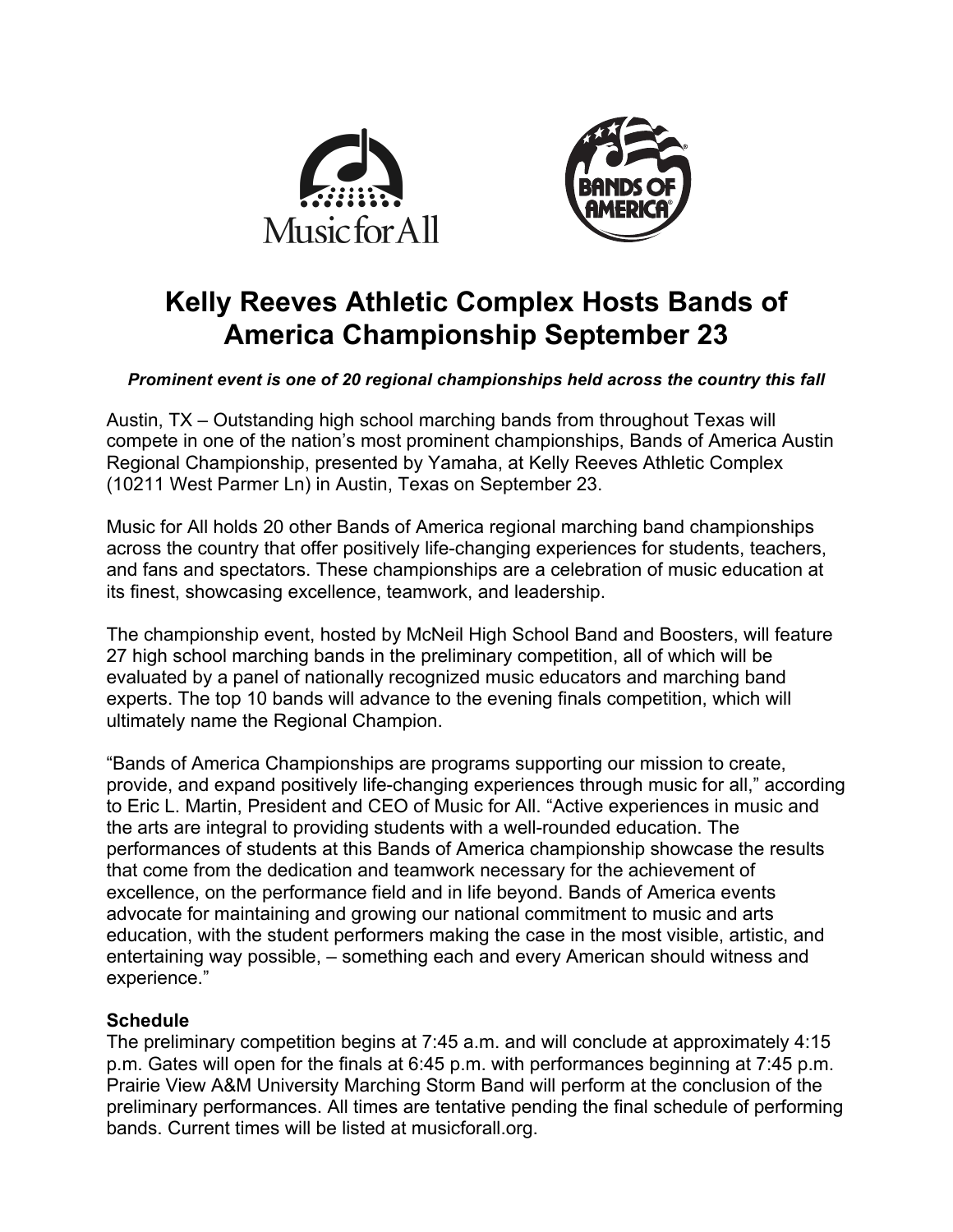#### **Ticket Information**

Ticketing and schedule information is available online at musicforall.org or by calling 800.848.2263. Tickets will also be available at the gate. Standard general admission is \$18 for Preliminaries or Finals, or \$27 for a Day Pass to both. Children ages 10 and under are free for general admission seats. A \$5 off any general admission ticket (individual preliminaries, finals or full day passes) discount will be available at the gate for college students with an ID, spectators 11-18 years of age, military members and spouses (military ID required), and spectators age 62 and over.

# **Bands of America Championships**

In addition to this event, five additional Bands of America Championships will be held in Texas this fall. Carrol High School Marching Band will present an event on September 30 in Southlake, Texas. McAllen ISD Bands and Boosters will also host an event on September 30 in McAllen, Texas. College Park High School Band and Boosters will present an event on October 7 in Shenandoah, Texas. The Midland Lee High School Band will host a show October 14 in Midland, Texas, followed by a two-day Super Regional at the Alamodome in San Antonio on November 3-4. Music for All's Bands of America Super Regional Championships attract bands from across the nation and make each venue a destination for these world-class high school band events. 64 bands will perform in a two-day preliminary competition in San Antonio with 14 bands advancing to finals.

## **About Music for All**

Since 1975, Music for All, through its Music for All, Bands of America, Orchestra America, and choir programs, has been a destination and set the standard for scholastic music ensemble performance and music education advocacy. As a 501(c)(3) nonprofit educational organization, Music for All's mission is to create, provide, and expand positively life-changing experiences through music for all. Music for All's vision is to be a catalyst to ensure that every child in America has access and opportunity for active music making in his or her scholastic environment. Music for All's programs include 30+ annual events, including the Bands of America Grand National Championships and Regional Championships for marching bands, the Music for All Summer Symposium camp for students and teachers, the Music for All National Festival and Affiliate Regional Music Festivals for concert bands, orchestras, choirs, chamber ensembles, percussion ensembles, and the national honor concert band, jazz band, orchestra, and the Bands of America Honor Band that will march for the fifth time in the Rose Parade® in 2021.

# **Sponsors Information**

Music for All efforts are supported through sponsorships, including current partnerships with National Presenting Sponsor: Yamaha Corporation of America; Official Uniform Sponsor: Fred J. Miller, Inc.; Official Student Travel Partner: Music Travel Consultants; Official Performance Equipment Sponsor: Wenger Corporation; Corporate Sponsors: Ball State University, United States Marine Drum & Bugle Corps, Zildjian and Vic Firth Company, Visit Indy and the City of Indianapolis, and Strategic Advocacy Partner: NAMM; Associate Sponsors: Delivra, Vandoren, Director's Showcase International, REMO, Tresona Multimedia, and Woodwind & Brasswind. Music for All is also supported by the Indiana Arts Commission, Arts Council of Indianapolis, the Ball Brothers Foundation, George and Frances Ball Foundation, and Lilly Endowment Inc.